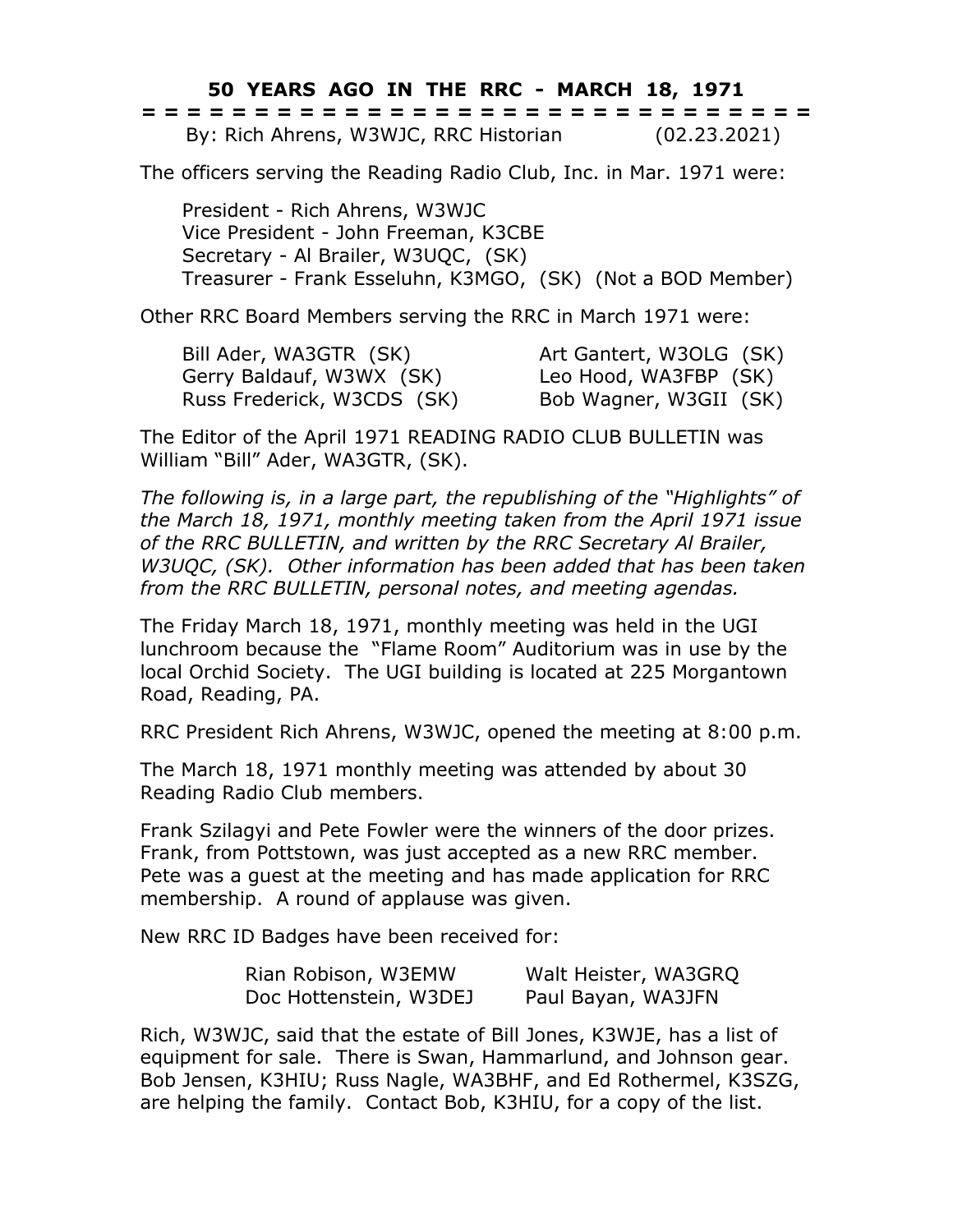Treasurer Frank Esseluhn, K3MGO, announced that only seven membership sheets have been returned. Frank, K3MGO, asked the group to please return the sheets, and he ended with a thank you. President Rich Ahrens, W3WJC, informed the group that the RRC Six Meter has been used by fifteen local Radio Amateurs. Remember your rig should transmit on 52.575 MHz and receive on 52.640 MHz. No tones are needed.

Application has been made to the FCC to use the W3BN RRC call, on the six-meter repeater. Permission has not been received from the FCC as of March 18, 1971.

It is expected that a demonstration of the six meter will be given at the May 14, 1971 monthly meeting.

Rich, W3WJC, said that at the Friday April 16, 1971 monthly meeting there will be the big spring auction. The auction will be held in either the UGI "Flame Room" or the lunchroom depending on availability. Plan on taking part and bringing your surplus gear to the April 16, 1971 auction. (10% of the selling price goes to the Club). **PLEASE NOTE**: This is the third Friday in April 1971. Good Friday is the second Friday, on April 9, 1971.

President Rich, W3WJC, gave a report of the visit on March 3, 1971, to the Phil-Mont Mobile Club meeting in Philadelphia, PA. The following RRC members made the trip to the Franklin Institute:

| Bob Plummer, W3ETJ (Now W3RP) | Leroy Flamm, K3MNI |
|-------------------------------|--------------------|
| Stan Olanin, K3IOJ            | Rich Ahrens, W3WJC |

The Phil-Mont Club had an open house, and they invited all the clubs in the Delaware Valley to attend. We had a fine evening, topped off with an excellent show, just for the Phil-Mont members and their guests, in the Franklin Institute's Planetarium. The Phil-Mont members were great hosts.

Rich, W3WJC, informed the group about the results of a survey that the ARRL conducted that he recently received. The information was obtained from 576 clubs, The ARRL tabulated results indicated that the "Median: club looks something like this:

> 34 Members - 17 Members attend meetings. The annual dues are \$7.45. Nine percent have mobile rigs. The average club is down in attendance and membership. Annual dues are going up fast. The use of FM mode is on the increase. The SSB mode is holding its own at 44 percent.

**THIS WRITERS NOTE:** The annual membership roster that was published in the April 1971 RRC BULLETIN showed that the RRC had